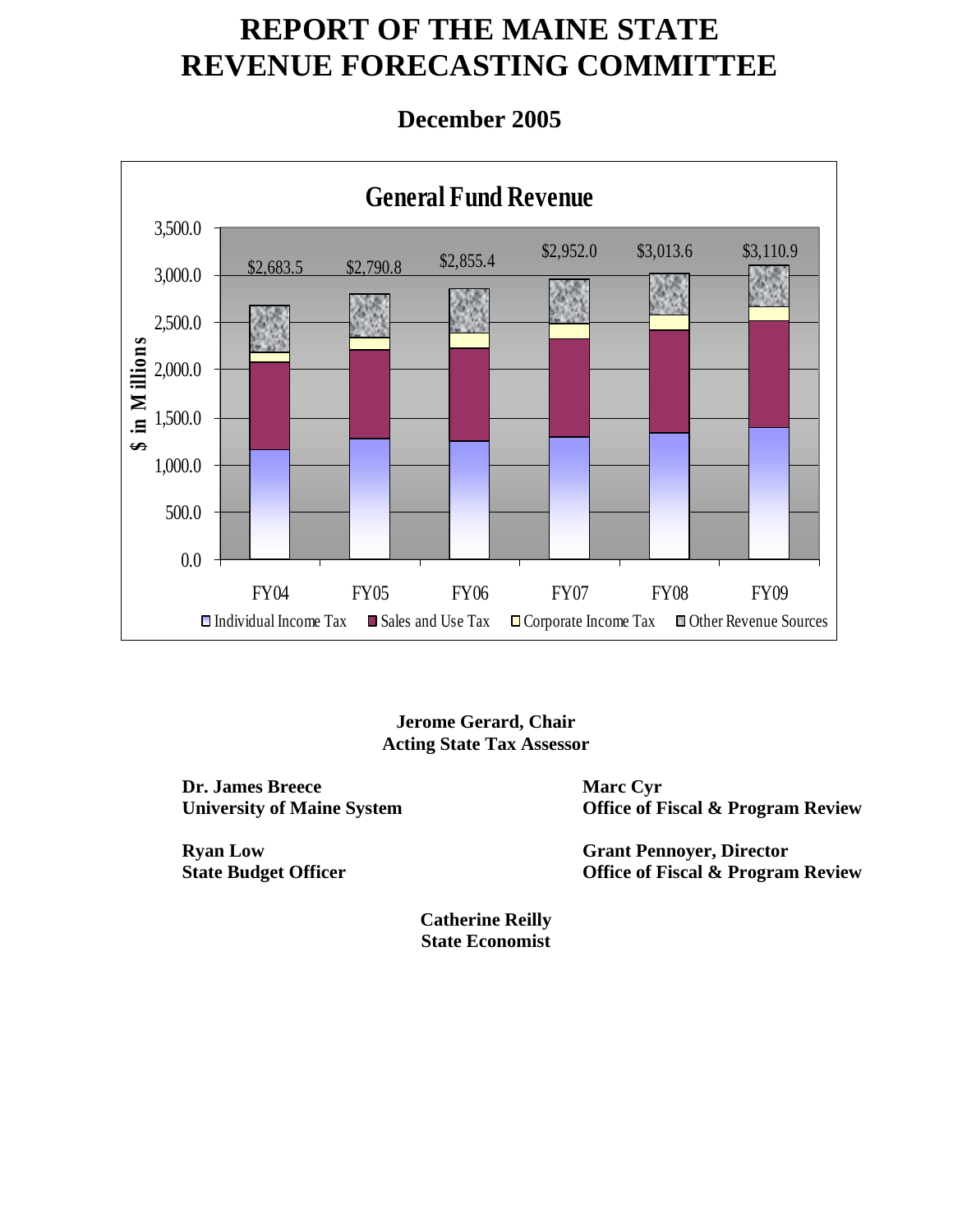

## **STATE OF MAINE REVENUE FORECASTING COMMITTEE**

**Members:** 

Jerome Gerard, Chair, Acting State Tax Assessor James Breece, University of Maine System Marc Cyr, Principal Analyst, Office of Fiscal and Program Review Ryan Low, State Budget Officer Grant Pennoyer, Director, Office of Fiscal and Program Review Catherine Reilly, State Economist

December 15, 2005

TO: Governor John Baldacci Members, Joint Standing Committee on Appropriations and Financial Affairs Members, Joint Standing Committee on Taxation Members, Joint Standing Committee on Transportation

FROM: Jerome Gerard, Chair, Revenue Forecasting Committee

#### **RE: Final Report of the December 2005 Revenue Forecast**

Enclosed is the Revenue Forecasting Committee's Final Report of the December 2005 Revenue Forecast. This report contains substantial detail about the forecast process and the component elements of the forecast. The Revenue Forecasting Committee continues to work on improvements to the information presented with its forecasts. For this forecast, in particular, this detail is available so that policy makers can better understand the updated forecast and the risks associated with it.

As noted in our summary letter of November 30, 2005, *the committee wants to emphasize that capital gains income is highly discretionary and therefore volatile. Combined with a very uncertain global economic and geo-political environment there is a risk that individual income tax revenues can plummet quickly and deeply as they did in April of 2002. The committee will closely monitor the final individual income tax estimated payment due January 15th to determine if this key assumption needs to be revised as soon as this coming March.* 

The General Fund forecast amounts in this report differ slightly from the tables that accompanied the November  $30<sup>th</sup>$  summary letter. The General Fund total is \$2,100,500 higher in FY08 due to an inadvertent omission of a recommended change. The corrected General Fund tables are included in this report.

We hope that you find this report useful. Please feel free to contact me or any other member of the committee should you have any questions.

#### Attachment

cc: Members, Revenue Forecasting Committee Members, Consensus Economic Forecasting Commission Jane Lincoln, Governor's Office Rebecca Wyke, Commissioner - DAFS Millie MacFarland, Clerk of the House Joy O'Brien, Secretary of the Senate David Boulter, Executive Director, Legislative Council Legislative Staff Office Directors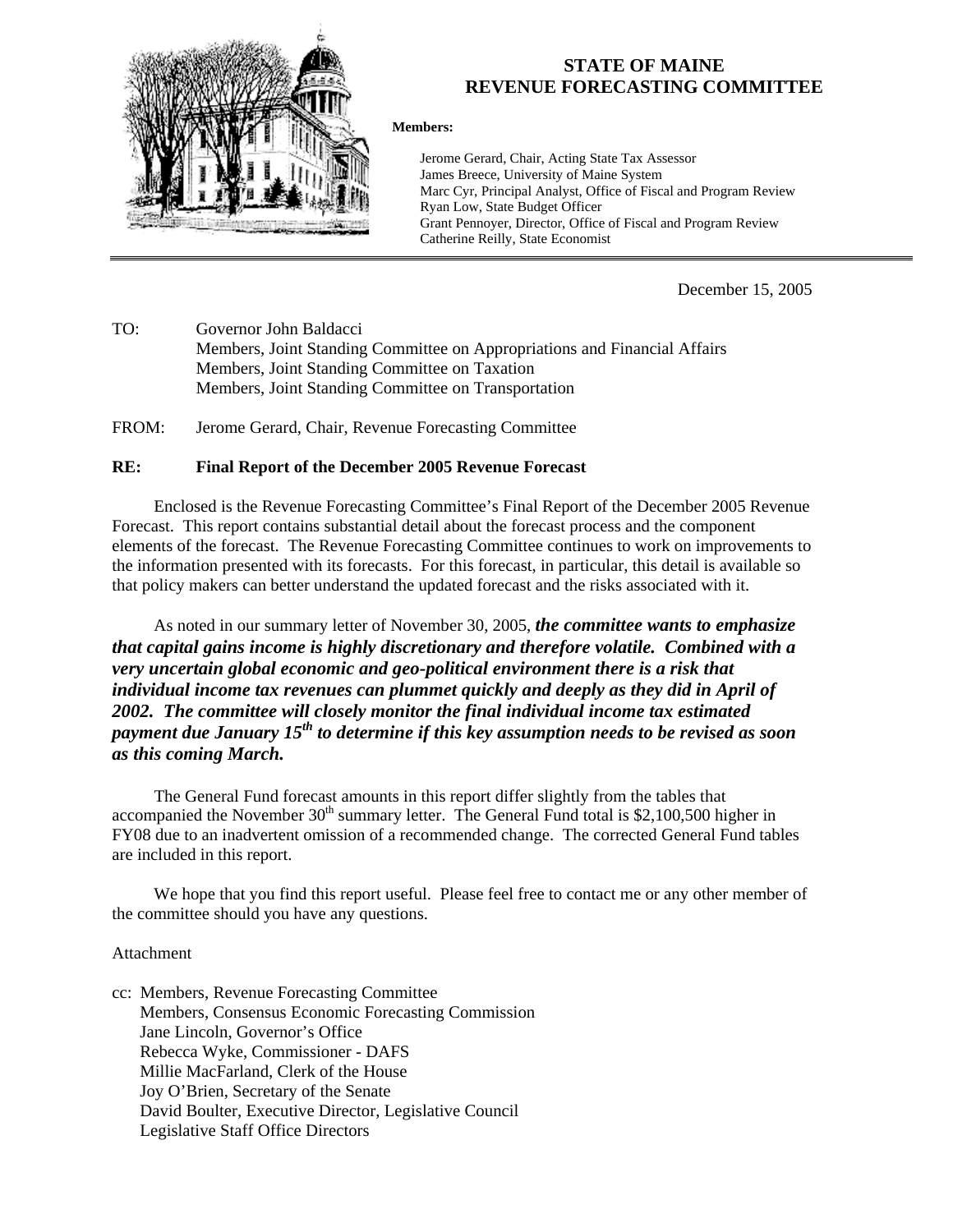# **Report of the Maine State Revenue Forecasting Committee December 2005 Forecast**

#### **TABLE OF CONTENTS**

| I. |                   | <b>INTRODUCTION AND BACKGROUND TO REVENUE FORECAST</b>              | $\mathbf 1$             |
|----|-------------------|---------------------------------------------------------------------|-------------------------|
|    | A.                | <b>Economic Forecast</b>                                            | $\mathbf{1}$            |
|    | <b>B.</b>         | <b>Capital Gains Forecast</b>                                       | $\boldsymbol{2}$        |
|    | C.                | <b>Corporate Profits</b>                                            | $\mathbf{3}$            |
|    | D.                | <b>Oil Prices</b>                                                   | $\overline{\mathbf{4}}$ |
|    | Е.                | <b>Legislative Changes</b>                                          | $\overline{\mathbf{4}}$ |
|    | F.                | <b>Historical Setting – Less Uncertainty but Still Future Risks</b> | 5                       |
| Π. |                   | <b>OVERVIEW OF REVENUE PROJECTIONS</b>                              | 6                       |
|    | A.                | <b>General Fund</b>                                                 | 6                       |
|    | <b>B.</b>         | <b>Highway Fund</b>                                                 | $\overline{7}$          |
|    | C.                | <b>Fund for a Healthy Maine</b>                                     | 8                       |
|    | D.                | <b>Medicaid/MaineCare Dedicated Revenue Taxes</b>                   | 8                       |
| Ш. |                   | <b>CONCLUSION</b>                                                   | $\boldsymbol{9}$        |
|    | <b>APPENDICES</b> |                                                                     |                         |
|    | A.                | <b>General Fund</b>                                                 |                         |
|    | <b>B.</b>         | <b>Highway Fund</b>                                                 |                         |
|    | $C_{\bullet}$     | <b>Fund for a Healthy Maine</b>                                     |                         |
|    | D.                | <b>Medicaid/MaineCare Dedicated Revenue Taxes</b>                   |                         |
|    | E.                | <b>Consensus Economic Forecasting Commission Report</b>             |                         |
|    | F.                | <b>Historical Background and Methodology</b>                        |                         |
|    | G.                | MRS Materials Presented at November 21, 2005 RFC Meeting            |                         |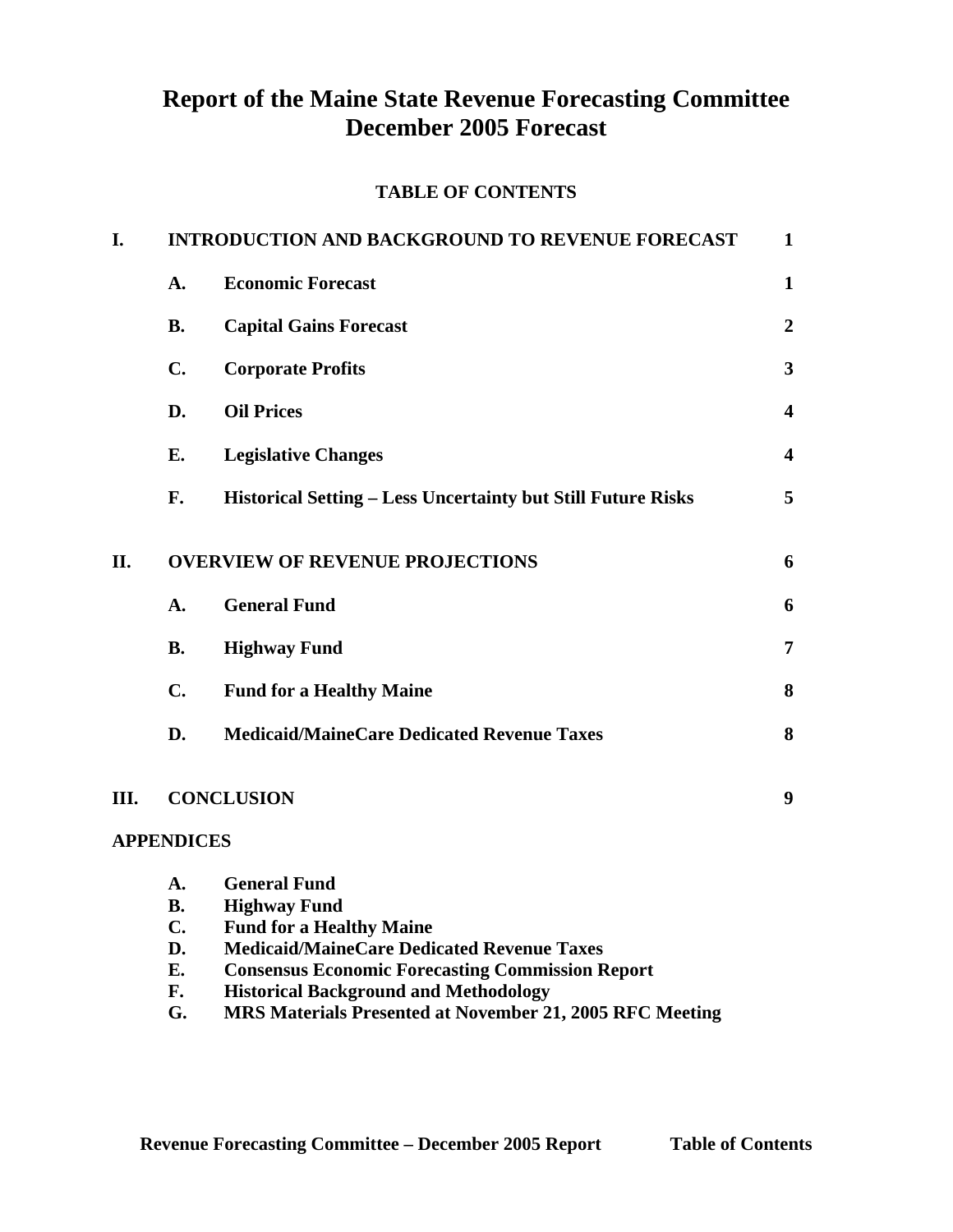## **I. INTRODUCTION AND BACKGROUND TO REVENUE FORECAST**

This report represents the conclusion to the fall forecast for the December  $1<sup>st</sup>$  statutory reporting deadline of the Revenue Forecasting Committee (RFC). A description of the revenue forecasting process is provided in Appendix F. This report and appendices provide a description of all the key elements of the General Fund and Highway Fund revenue forecasts. In addition to the statutorily required updates of General Fund and Highway Fund, the RFC has included forecasts of revenue accruing to the Fund for a Healthy Maine and the dedicated revenue from the Medicaid/MaineCare provider taxes. This updated forecast revises the forecast that was updated in March 2005 and incorporates all enacted legislative changes affecting revenue during the  $122<sup>nd</sup>$  Legislature to date. The revenue forecasts in this report provide projections through the fiscal year ending June 30, 2009 (FY09).

The RFC met on November  $21<sup>st</sup>$  for an all day meeting to deliberate and discuss the recommendations of Maine Revenue Services and other revenue analyses. Of note for this fall update is the recent upgrade to the econometric tax models. This forecast is the first after an upgrade to Maine Revenue Services' tax models, which allowed the Maine Revenue Services and the RFC the opportunity to add additional economic and demographic variables to improve the models ability to capture recent events, such as the rise in oil prices. This forecast is based on the first upgrade to Maine Revenue Services' models since their original implementation in 1999. This upgrade provided the opportunity to add variables to better capture the effect of assumed changes in certain demographic and economic variables. This update delayed the fall forecast and tightened some time frames for the analysis, but the addition of variables such as oil prices should improve the accuracy of the forecast by helping to explain the dampening effect of higher oil prices on consumer spending in Maine. Another improvement for this forecast was the addition of analyses and written summaries of the major revenue categories of all revenue forecast by the RFC.

#### **A. Economic Forecast Update**

The December 2005 revenue update began with the fall economic forecast in October. The Consensus Economic Forecasting Commission (CEFC) met to review and update its forecast of February 2005. In the intervening period, the Base Realignment and Closure (BRAC) Commission deliberations added a great deal of uncertainty to the economic forecast. Maine was at risk for some substantial closures and realignments that would have had a significant economic disruption. By mid-September, it was clear that Maine had dodged a major "economic bullet." The CEFC's updated forecast increases estimates of many of the non-wage components of Personal Income for each year of the forecast, but reduces the assumptions of employment growth and increases the estimates of inflation. The table that follows summarizes the incremental changes of the major economic variables forecast by the CEFC. The full report of the CEFC is included in Appendix E**.** This forecast was then used by Maine Revenue Services to project the major tax lines driven by economic factors.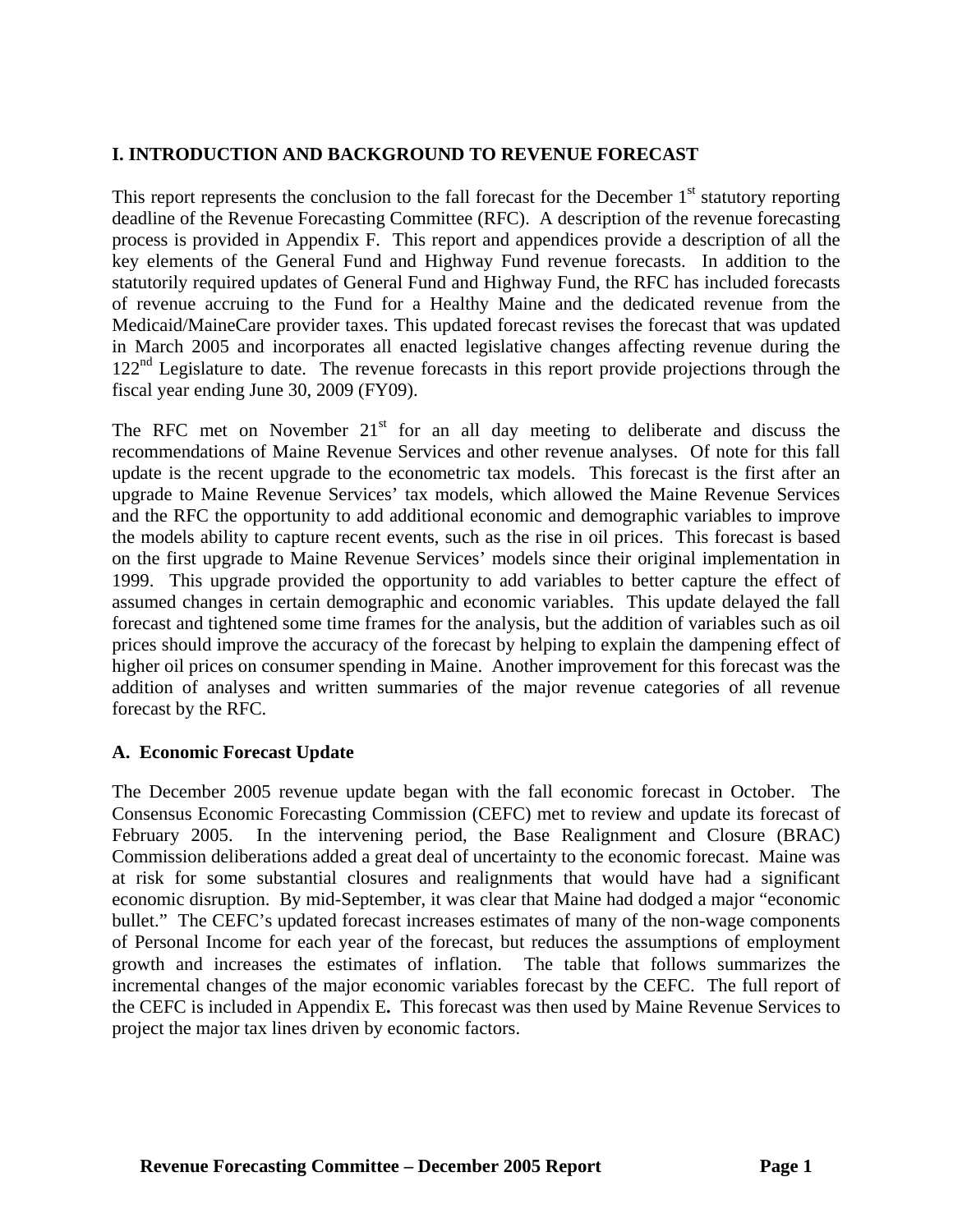# **TABLE I-A**

## **Consensus Economic Forecasting Commission**

| Comparison of February and Fovember Economic Forceasts |        |        |            |               |        |  |  |  |  |
|--------------------------------------------------------|--------|--------|------------|---------------|--------|--|--|--|--|
| <b>Calendar Years</b>                                  | 2005   | 2006   | 2007       | 2008          | 2009   |  |  |  |  |
| • Wage & Salary Employment (Annual Percentage Change)  |        |        |            |               |        |  |  |  |  |
| $>$ Consensus 2/2005                                   | 1.7    | 1.5    | 1.1        | 1.3           | 1.3    |  |  |  |  |
| $>$ Consensus 11/2005                                  | 0.8    | 0.9    | 0.7        | 0.8           | 0.8    |  |  |  |  |
| <b>Difference</b>                                      | $-0.9$ | $-0.6$ | $-0.4$     | $-0.5$        | $-0.5$ |  |  |  |  |
| • Personal Income (Annual Percentage Change)           |        |        |            |               |        |  |  |  |  |
| $>$ Consensus 2/2005                                   | 4.0    | 4.0    | 4.0        | 4.0           | 4.0    |  |  |  |  |
| $>$ Consensus 11/2005                                  | 5.5    | 5.5    | 5.0        | 5.0           | 5.0    |  |  |  |  |
| <b>Difference</b>                                      | 1.5    | 1.5    | 1.0        | 1.0           | 1.0    |  |  |  |  |
| • Consumer Price Index (Annual Percentage Change)      |        |        |            |               |        |  |  |  |  |
| $>$ Consensus 2/2005                                   | 2.0    | 2.0    | <b>2.0</b> | <b>2.0</b>    | 2.0    |  |  |  |  |
| $>$ Consensus 11/2005                                  | 3.2    | 2.8    | 2.5        | $2.2^{\circ}$ | 2.2    |  |  |  |  |
| <b>Difference</b>                                      | 1.2    | 0.8    | 0.5        | 0.2           | 0.2    |  |  |  |  |

# **Comparison of February and November Economic Forecasts**

#### **B. Capital Gains Forecast**

A major variable that is not included in the economic forecast is a projection of net capital gains. Maine's exceptional capital gains growth during the stock market "bubble" of the late 1990's (in excess of 20% annual increases for 5 consecutive years through tax year 2000) came to an abrupt end in tax year 2001 plummeting 54.3%, resulting in a very unpleasant April surprise in 2002. In tax year 2004, Maine received an opposite surprise in April 2005. It is estimated that net capital gains realizations increased by 60% that year, whereas the RFC had assumed that they would grow by only 5.5%.

The RFC and Maine Revenue Services, like their counterparts in other states and the federal government, have had much difficulty trying to accurately forecast this variable. Maine data is not captured at the state level and may only be accessed through federal tax data. That information is shared with Maine Revenue Services, but it lags by as much as 2 years. Since November 1999, Maine Revenue Services has been required to provide a report on the net capital gains and losses realized by taxpayers filing Maine individual income tax returns. That report is provided to the Legislature through the RFC and is typically included in the RFC's December report. This year, due to a delay in Maine's processing of the federal tax data, that report is not available for this report. The RFC will include that report in its March 2006 report. The other aspect of capital gains realizations that makes it so difficult, particularly in Maine, is the fact that these gains are very discretionary and concentrated in the top 4% or 25,000 of Maine's individual income tax filers. That top 4% accounts for approximately 40% of total individual income tax liability.

The RFC struggled once again with this vexing variable in this forecast. The approach that the RFC used for this forecast was to adjust this variable so that over the course of the forecast period, the percentage of resident tax liability returns to a longer term average, factoring out the

**Revenue Forecasting Committee – December 2005 Report Page 2**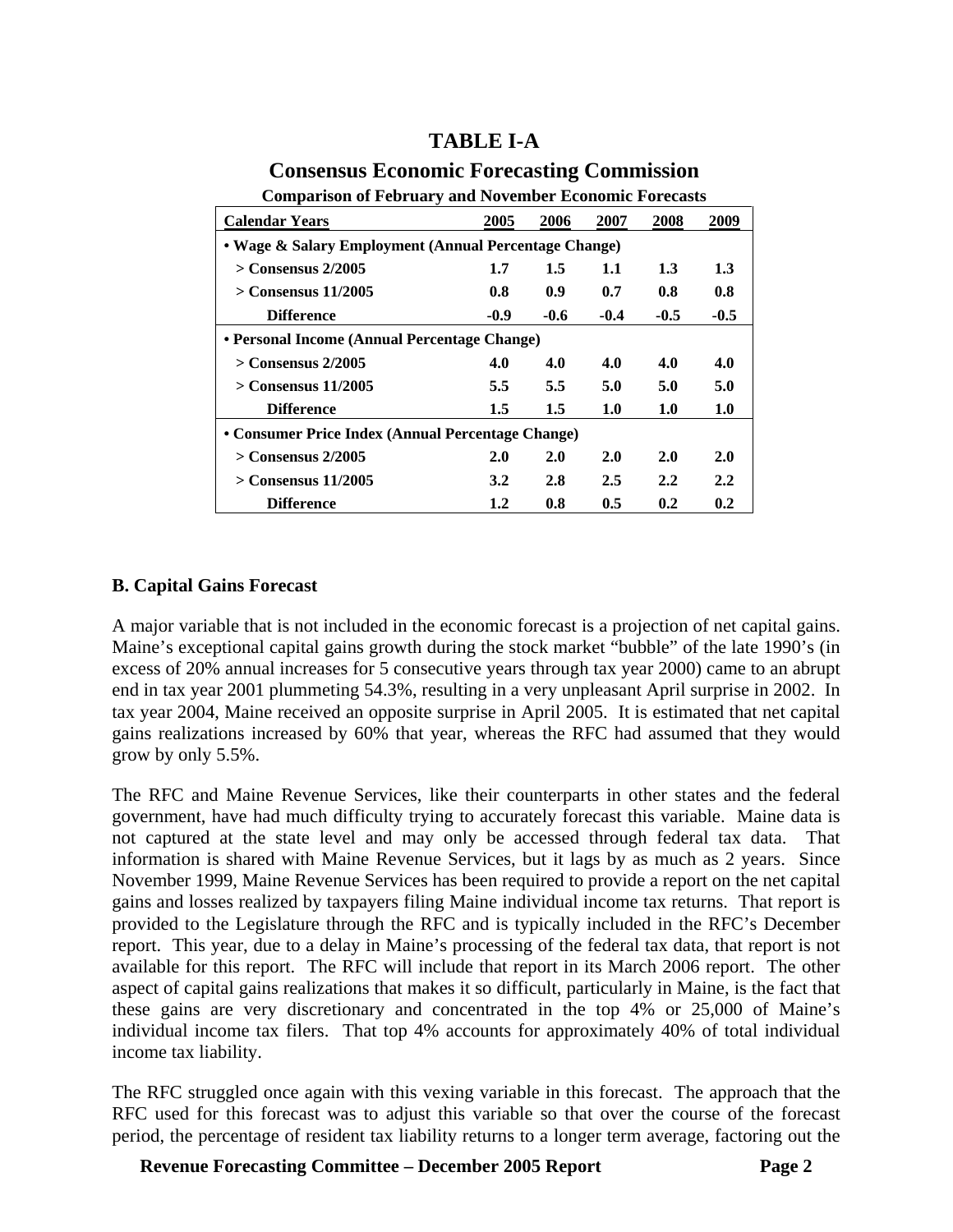recent "tech bubble." With the bursting of the "bubble," the extent of the Maine resident individual income tax liability derived from net capital gains had dropped down from its peak in 2000 of 17.5% to a level more in line with historical patterns before the "bubble," in the range of 6% to 7% of tax liability. The table below shows the recent history and the assumptions in this forecast which reduce resident capital gains realizations by modest amounts each year, dropping the percentage of tax liability from net capital gains from 10.9% in tax year 2005 to 7.4% in tax year 2009. This results in a decrease in net capital gains realizations each year of the forecast.

| <b>Tax</b><br>Year | Capital<br>Gains<br><b>Realizations</b><br>(\$ Millions) | Capital<br>Gains<br><b>Realizations</b><br>Annual %<br><b>Change</b> | Capital<br><b>Gains Tax</b><br><b>Liability</b><br>(\$ Millions) | Capital<br><b>Gains Tax</b><br><b>Liability</b><br>Annual %<br><b>Change</b> | Capital<br>Gains %<br>of<br><b>Resident</b><br><b>Tax</b><br>Liability |
|--------------------|----------------------------------------------------------|----------------------------------------------------------------------|------------------------------------------------------------------|------------------------------------------------------------------------------|------------------------------------------------------------------------|
| 1995               | \$551.7                                                  |                                                                      | \$38.3                                                           |                                                                              | 6.2%                                                                   |
| 1996               | \$799.7                                                  | 45.0%                                                                | \$57.3                                                           | 49.6%                                                                        | 8.4%                                                                   |
| 1997               | \$1,218.7                                                | 52.4%                                                                | \$104.5                                                          | 82.4%                                                                        | 13.6%                                                                  |
| 1998               | \$1,551.0                                                | 27.3%                                                                | \$120.0                                                          | 14.8%                                                                        | 13.9%                                                                  |
| 1999               | \$1,867.2                                                | 20.4%                                                                | \$141.7                                                          | 18.1%                                                                        | 15.5%                                                                  |
| 2000               | \$2,360.4                                                | 26.4%                                                                | \$179.6                                                          | 26.7%                                                                        | 17.3%                                                                  |
| 2001               | \$1,079.3                                                | $-54.3%$                                                             | \$74.1                                                           | $-58.7%$                                                                     | 7.6%                                                                   |
| 2002               | \$908.8                                                  | $-15.8%$                                                             | \$59.1                                                           | $-20.3%$                                                                     | 6.1%                                                                   |
| 2003*              | \$1,079.0                                                | 18.7%                                                                | \$70.9                                                           | 19.9%                                                                        | 7.0%                                                                   |
| 2004*              | \$1,726.4                                                | 60.0%                                                                | \$120.7                                                          | 70.4%                                                                        | 10.8%                                                                  |
| 2005*              | \$1,821.8                                                | 5.5%                                                                 | \$128.4                                                          | 6.4%                                                                         | 10.9%                                                                  |
| 2006*              | \$1,776.2                                                | $-2.5%$                                                              | \$122.8                                                          | $-4.3%$                                                                      | 10.0%                                                                  |
| 2007*              | \$1,698.1                                                | $-4.4%$                                                              | \$116.9                                                          | $-4.8%$                                                                      | 9.2%                                                                   |
| 2008*              | \$1,599.6                                                | $-5.8%$                                                              | \$111.0                                                          | $-5.1%$                                                                      | 8.4%                                                                   |
| 2009*              | \$1,487.6                                                | $-7.0%$                                                              | \$100.7                                                          | $-9.2%$                                                                      | 7.4%                                                                   |

**TABLE I-B Maine Resident - Net Capital Gains** 

 *\* Represent Projections* 

#### **C. Corporate Profits**

A major variable of the tax models that drives the corporate income tax forecast is corporate profitability. Again, this forecast is not part of the CEFC economic forecast. The RFC used Global Insights' November 2005 forecast of after-tax corporate profits. That national forecast calls for 33% growth in calendar year 2005 and relatively flat growth thereafter. Maine is insulated from significant regional variances in corporate profitability as a result of Maine's method of corporate income taxation.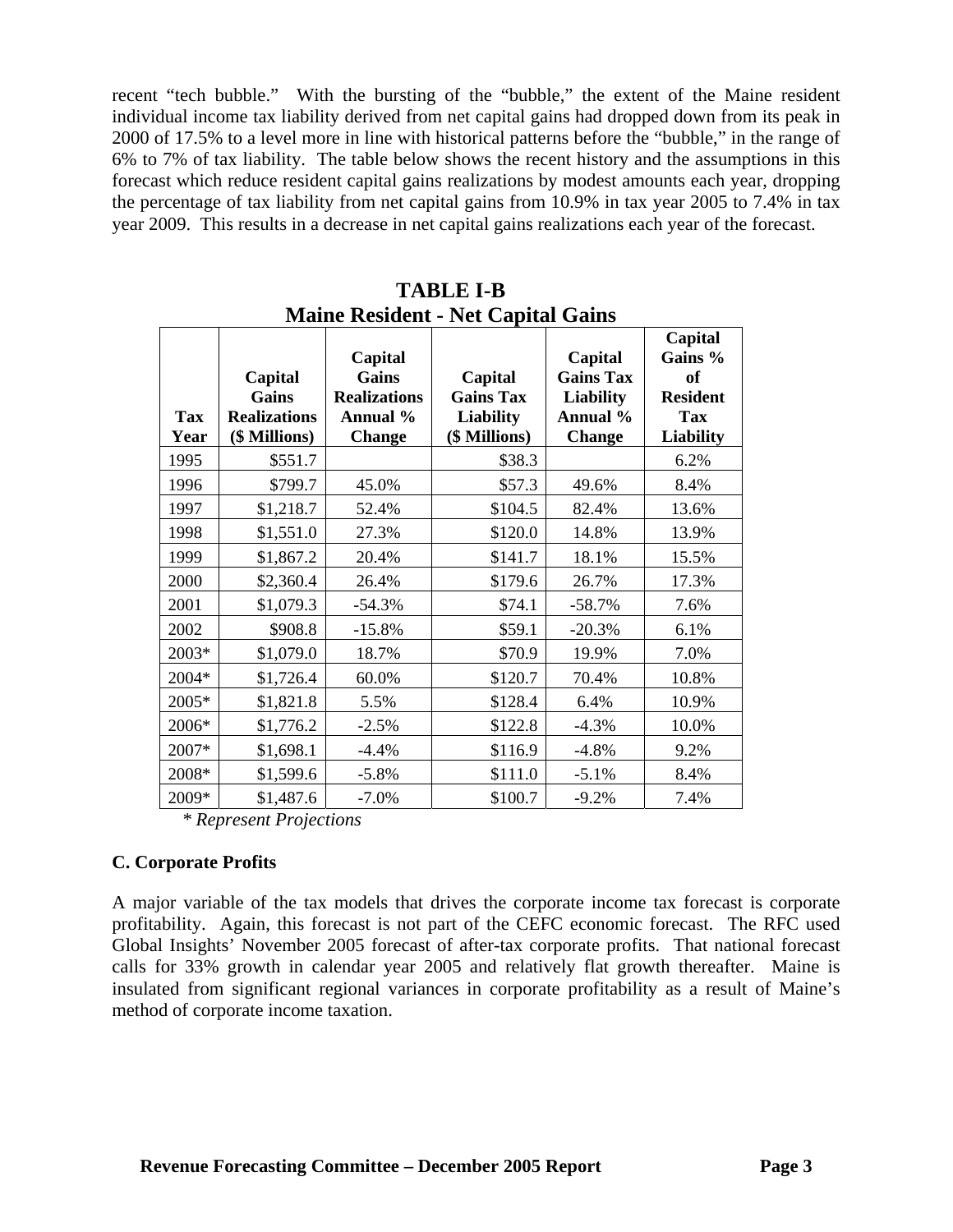#### **D. Oil Prices**

The recent experience in Maine's sales tax collections seemed to demonstrate a substantial effect from variations in oil prices. Sales tax collections dropped below budgeted projections at about the same time as the heating oil season began in the fall of 2004. With the recent tax model updates, Maine Revenue Services has added this variable to the sales and excise tax model so that the model might better capture the effect that oil and fuel price changes have on taxable sales and fuel purchases. Again, relying on Global Insights' November 2005 US economic forecast, the RFC used the assumption that oil prices, which are currently in the \$60 per barrel range would fall to approximately \$45 per barrel by calendar year 2008. This is consistent with the assumptions of the CEFC.

#### **E. Legislative Changes**

The RFC bases the revenue forecast on current law. The current forecast prior to revisions includes all legislative changes to date. The  $122<sup>nd</sup>$  Legislature during its 1<sup>st</sup> Regular and 1<sup>st</sup> Special Session enacted many changes to General Fund and Highway Fund revenue. The table below summarizes these legislative changes to revenue. The RFC as part of its analysis of the various categories of revenue implicitly reviews the revenue derived from these legislative changes. The Committee did make some small adjustments to the amounts budgeted for General Fund revenue from enacted legislative changes. Some of the changes, the increase in the cigarette tax in particular, have just recently become effective and have no historical track record to evaluate the accuracy of the changes scored through the fiscal note process.

The major reductions to General Fund revenue were related to the Circuit Breaker (Tax and Rent Refund) program and the Business Equipment Tax Reimbursement (BETR) program. The Circuit Breaker program was shifted to a reduction of individual income tax revenue in FY05 by the  $121<sup>st</sup>$  Legislature and the BETR program was shifted from appropriations to individual income tax revenue reductions by the  $122<sup>nd</sup>$  Legislature effective for FY06. The shift of the BETR program decreased individual income tax revenue by more than \$70 million annually. The other major reduction to individual income tax revenue, which is reflect in the table below and was incorporated into the March 2005 forecast, was the expansion of the Circuit Breaker program during the 122nd Legislature's property tax reform effort that concluded in January 2005. That expansion reduced individual income tax revenue by \$17 million to \$20 million annually.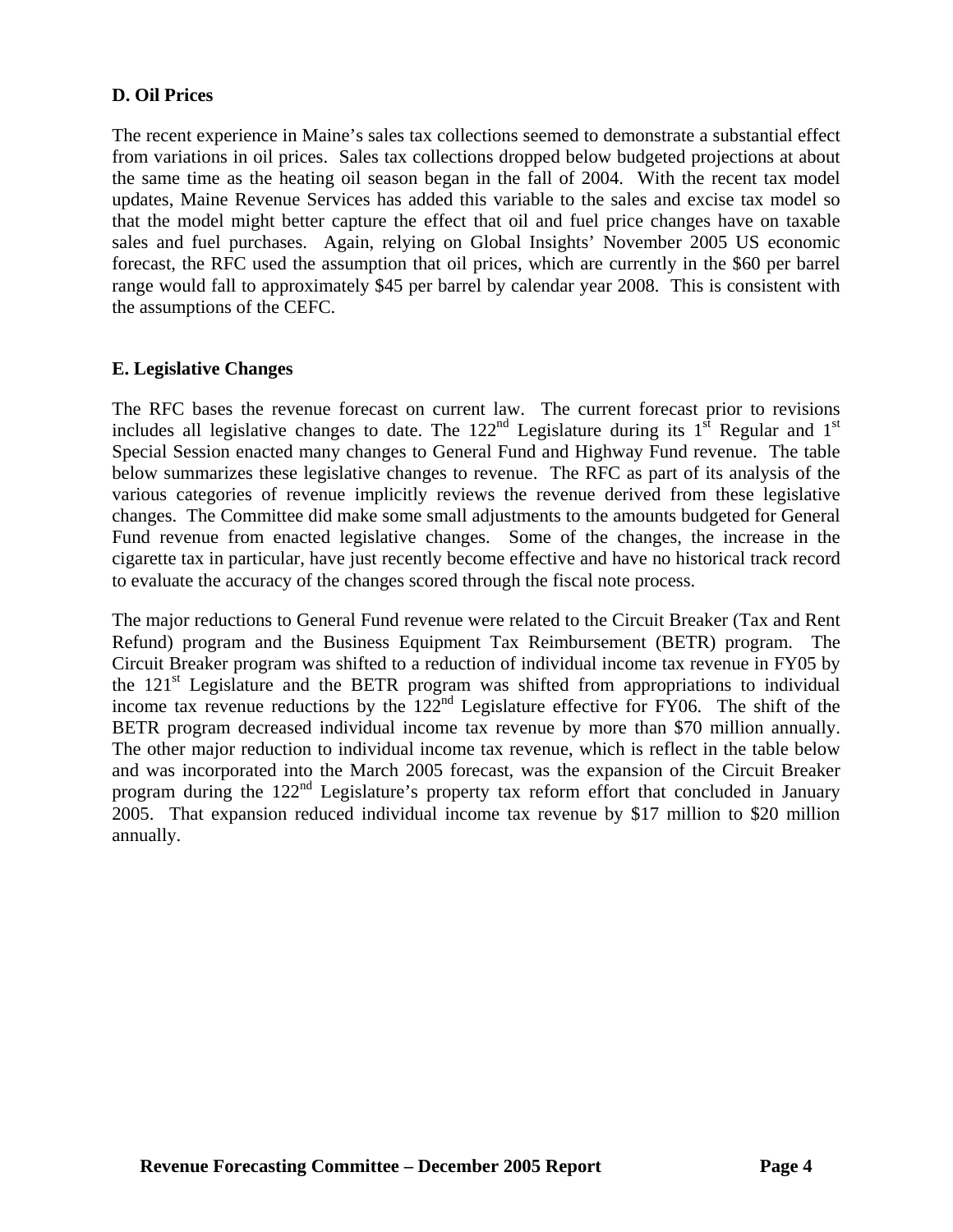# **TABLE I-E**

**Summary of 122nd Legislature's Changes Through 2nd Special Session** 

| ochthair ann             |                 |                  |                  |                  |                  |  |  |  |
|--------------------------|-----------------|------------------|------------------|------------------|------------------|--|--|--|
|                          | <b>FY05</b>     | <b>FY06</b>      | <b>FY07</b>      | <b>FY08</b>      | <b>FY09</b>      |  |  |  |
| <b>Sales Tax</b>         | \$0             | \$6,539,385      | \$7,649,983      | \$8,669,458      | \$10,261,295     |  |  |  |
| <b>Service Provider</b>  | \$0             | \$485,667        | \$721,562        | \$750,425        | \$780,442        |  |  |  |
| <b>Individual Income</b> | $(\$1,428,540)$ | $(\$81,871,833)$ | $(\$67,130,918)$ | $(\$70,856,896)$ | $(\$76,934,094)$ |  |  |  |
| <b>Corporate Income</b>  | $(\$50,957)$    | \$5,772,501      | \$5,847,756      | \$7,000,993      | \$7,487,440      |  |  |  |
| <b>Cigarette Tax</b>     | \$0             | \$52,012,965     | \$70,933,388     | \$70,574,574     | \$70,185,513     |  |  |  |
| <b>Estate Tax</b>        | \$0             | \$502,800        | \$407,000        | \$417,290        | \$428,095        |  |  |  |
| Prop. Tax - UT           | \$0             | \$412,600        | \$437,356        | \$463,597        | \$491,413        |  |  |  |
| <b>Revenue Sharing</b>   | \$75,454        | \$5,888,989      | \$5,169,227      | \$2,820,539      | \$3,036,087      |  |  |  |
| <b>Lottery Transfer</b>  | \$0             | \$500,000        | \$500,000        | \$0              | \$0              |  |  |  |
| <b>Other Revenue</b>     | \$9,033,928     | \$29,405,972     | \$32,995,263     | \$11,273,950     | \$7,431,079      |  |  |  |
| <b>Totals</b>            | \$7,629,885     | \$19,649,046     | \$57,530,617     | \$31,113,930     | \$23,167,270     |  |  |  |

# **General Fund**

**Highway Fund** 

|                      | FY05 | FY06          | FY07          | <b>FY08</b>   | FY09          |
|----------------------|------|---------------|---------------|---------------|---------------|
| <b>Fuel Taxes</b>    | \$0  | $(\$702,708)$ | $(\$903,612)$ | (\$933,346)   | (\$964,179)   |
| <b>Other Revenue</b> | \$0  | \$1,200       | \$4,800       | \$4,800       | \$4,800       |
| <b>Totals</b>        | \$0  | $(\$701,508)$ | $(\$898,812)$ | $(\$928,546)$ | $(\$959,379)$ |

#### **F. Historical Setting – Some Uncertainty Cleared But Still Future Risks**

For some, the revisions to the General Fund revenue in this forecast may seem substantial. However, it is important to remember that both the CEFC and the RFC were facing a great deal of uncertainty during the intervening period after the March 2005 forecast, the potential effects of the BRAC recommendations were the most substantial. Despite the positive variances that were obvious from the April 2005 pleasant surprise, the RFC, which met in June 2005 to update its forecast at the call of the State Budget Officer, was only comfortable updating its forecast of FY05 with just one month remaining. The major outstanding questions in June included: (1) the outcome of the BRAC Commission's recommendations which raised some serious concerns about future revenues, which were stressed in the June 2005 Report, (2) uncertainty about income tax collections which were surging ahead of estimates, and (3) a sales tax line that was showing some significant weakening, which seemed to coincide with the rise of oil and gas prices. After September 2005 with the BRAC uncertainty gone and a better, albeit still incomplete, understanding of the surge in individual income tax receipts, the CEFC and RFC are now projecting an improved economic and revenue picture.

However, the RFC cautions that there are still some areas of high risk in this forecast, particularly surrounding the positive forecasts of Individual Income and Corporate Income Taxes.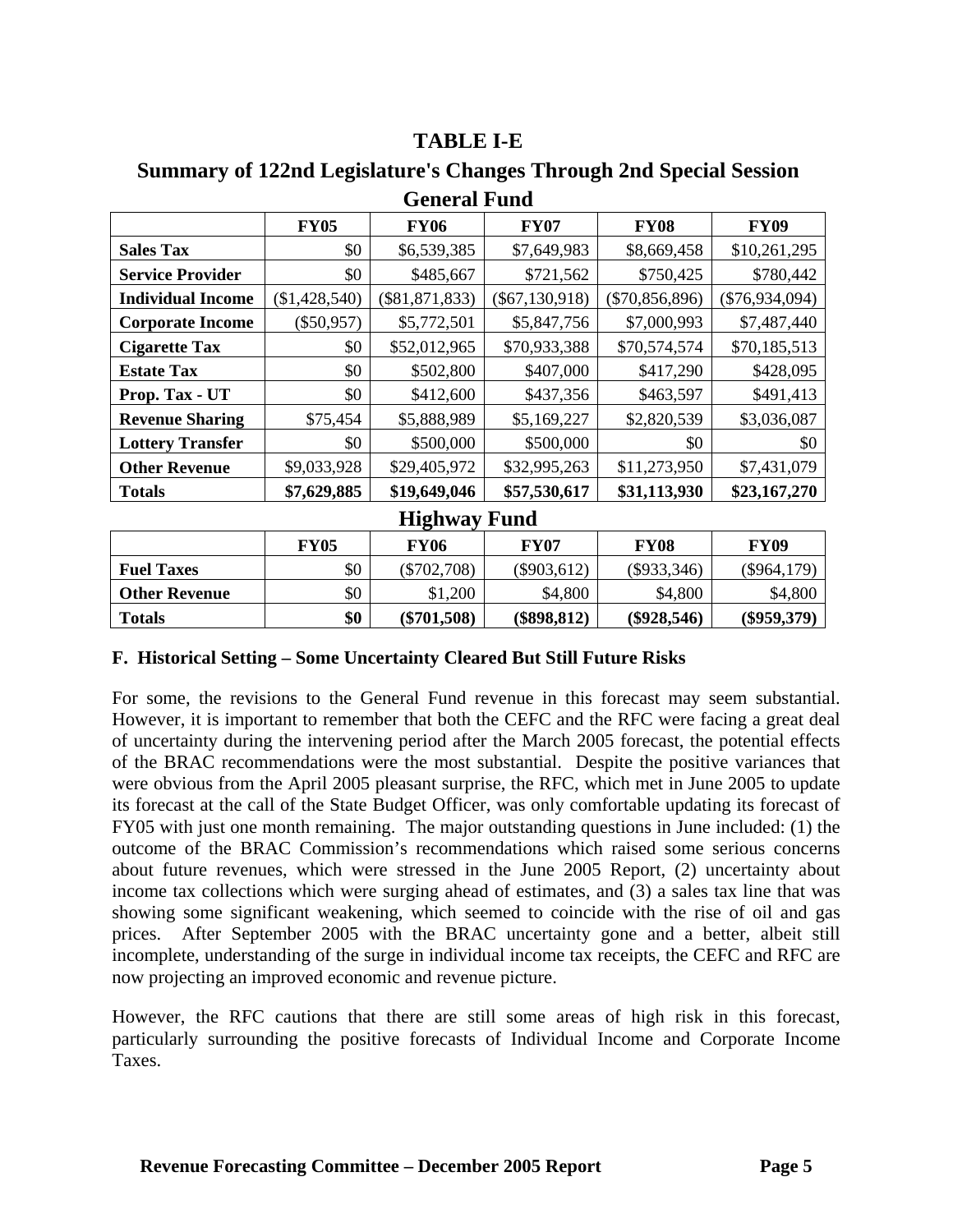#### **II. OVERVIEW OF REVENUE PROJECTIONS**

This section provides a summary of the revenue projections in this forecast. These summaries are supplemented by additional detail in the 4 appendices, which provide summaries of the major categories in each of the funds. In addition, Appendix G contains the materials presented by Maine Revenue Services on November 21, 2005 to support the forecast recommendations.

#### **A. General Fund**

For the General Fund, this forecast results in a substantial upward revision of \$164.4 million for the 2006-2007 biennium (\$112.1 million in FY06 and \$52.3 million in FY07). The upward revision for the 2008-2009 biennium is \$96.3 million, decreasing the 2008-2009 structural gap. Table A below provides a summary of the changes for each of the major revenue categories (additional detail of the General Fund changes is provided in Appendix A). Positive variances that were recognized only for FY05 in the June 2005 Revision, the increased Personal Income forecast by the CEFC, improved forecasts for corporate profitability and changes in assumptions related to capital gains outweighed the decrease in the taxable sales projections that were constrained by higher fuel and energy prices. The recent Estate Tax experience has also increased budgeted revenue in the short-term as the forecast recognizes some very substantial one-time estate tax payments, one in excess of \$17 million. The much smaller revision for the 2008-2009 biennium reflects the committee's view that the estimated level of capital gains realizations in 2004 is not sustainable and therefore is "one-time" revenue. The new forecast assumes that capital gains realizations will decrease steadily between 2006 and 2009 so that by 2009 capital gains will be at a level consistent with history.

Table II-A shows that the previous forecast had reflected negative growth between FY05 and FY06, largely the result of some substantial one-time revenue increases enacted by the  $121<sup>st</sup>$ Legislature. The short-term increases from the Estate Tax and the other net positive adjustments reverse that negative growth. The revised forecast for General Fund revenue projects modest growth throughout the forecast period.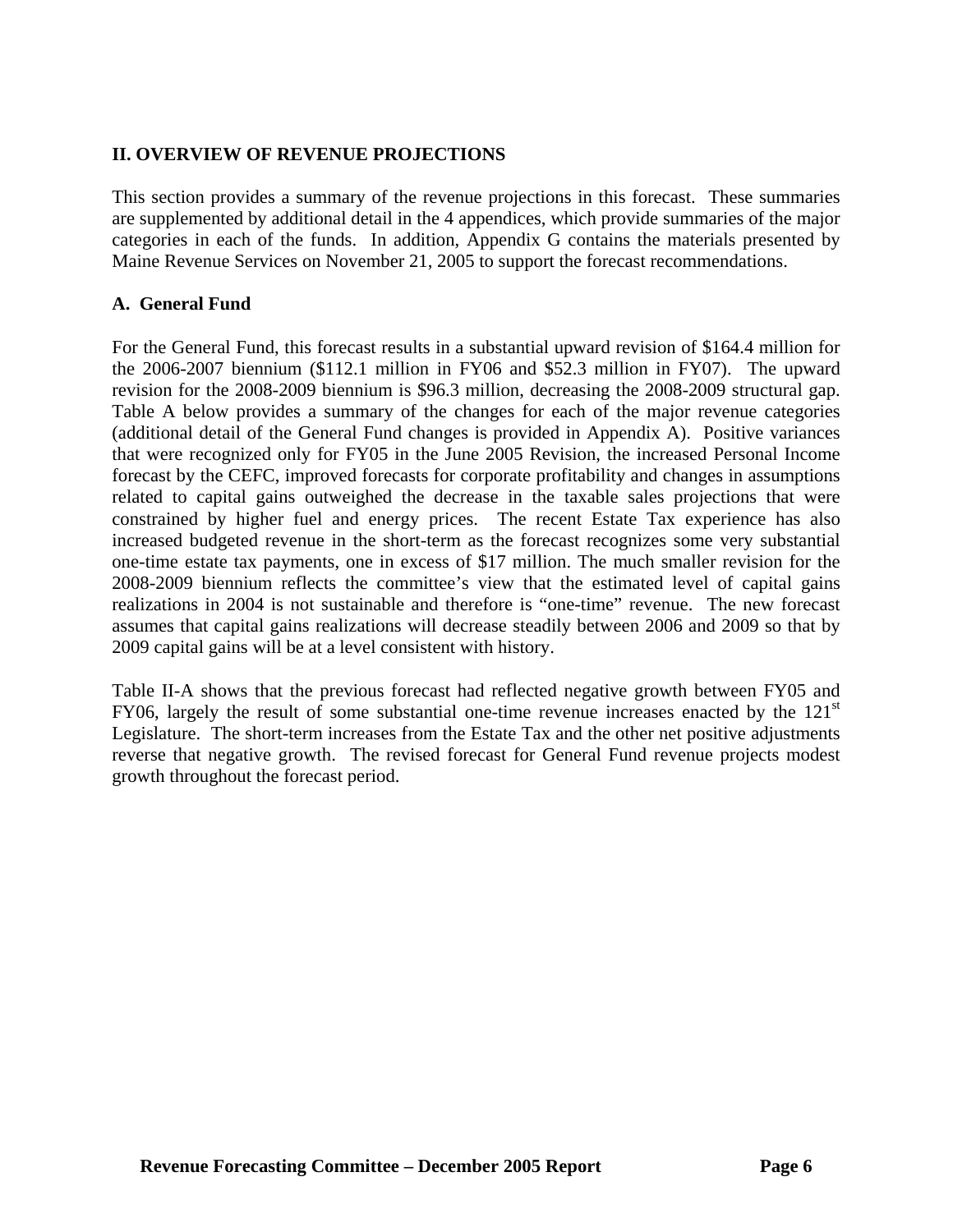| Ocherai I and Banniai y                 |                    |                                                               |                  |                 |                 |  |  |  |
|-----------------------------------------|--------------------|---------------------------------------------------------------|------------------|-----------------|-----------------|--|--|--|
|                                         | <b>FY05 Actual</b> | <b>FY06</b>                                                   | <b>FY07</b>      | <b>FY08</b>     | <b>FY09</b>     |  |  |  |
| <b>Current Forecast</b>                 | \$2,790,845,053    | \$2,743,294,742                                               | \$2,899,720,412  | \$2,963,928,357 | \$3,064,285,562 |  |  |  |
| Annual % Growth                         |                    | $-1.7%$                                                       | 5.7%             | 2.2%            | 3.4%            |  |  |  |
| Net Increase (Decrease)                 |                    | \$112,125,896                                                 | \$52,295,464     | \$51,724,793    | \$46,644,239    |  |  |  |
| <b>Revised Forecast</b>                 | \$2,790,845,053    | \$2,855,420,638                                               | \$2,952,015,876  | \$3,015,653,150 | \$3,110,929,801 |  |  |  |
| Annual % Growth                         |                    | 2.3%                                                          | 3.4%             | 2.2%            | 3.2%            |  |  |  |
|                                         |                    | <b>Summary of Revenue Revisions by Major Revenue Category</b> |                  |                 |                 |  |  |  |
| Sales and Use Tax                       |                    | $(\$27,756,805)$                                              | $(\$19,743,205)$ | (\$16,388,578)  | (\$16,597,272)  |  |  |  |
| Service Provider Tax                    |                    | $(\$2,793,002)$                                               | $(\$2,904,968)$  | $(\$2,768,515)$ | $(\$2,627,700)$ |  |  |  |
| <b>Individual Income Tax</b>            |                    | \$71,793,623                                                  | \$40,746,720     | \$22,235,382    | \$12,703,998    |  |  |  |
| Corporate Income Tax                    |                    | \$46,342,442                                                  | \$46,349,025     | \$57,959,007    | \$57,502,560    |  |  |  |
| Cigarette and Tobacco Tax               |                    | \$0                                                           | \$0              | \$0             | \$0             |  |  |  |
| <b>Public Utilities Tax</b>             |                    | $(\$4,000,000)$                                               | $(\$4,000,000)$  | $(\$4,000,000)$ | $(\$4,000,000)$ |  |  |  |
| <b>Insurance Companies Tax</b>          |                    | \$0                                                           | \$0              | \$0             | \$0             |  |  |  |
| <b>Estate Tax</b>                       |                    | \$33,476,590                                                  | \$6,125,184      | \$7,333,247     | \$10,739,190    |  |  |  |
| Prop. Tax - Unorganized Territory       |                    | \$175,163                                                     | \$177,889        | \$183,092       | \$189,992       |  |  |  |
| Income from Investments                 |                    | (\$1,760,484)                                                 | $(\$268,476)$    | $(\$1,224,726)$ | $(\$1,224,726)$ |  |  |  |
| Transfer to Municipal Rev. Sharing      |                    | $(\$4,466,900)$                                               | $(\$3,286,825)$  | $(\$3,173,939)$ | $(\$2,651,042)$ |  |  |  |
| <b>Transfer from Lottery Commission</b> |                    | $(\$3,000,000)$                                               | $(\$3,000,000)$  | $(\$3,000,000)$ | $(\$3,000,000)$ |  |  |  |

# **Table II-A General Fund Summary**

# **B. Highway Fund**

For the Highway Fund, this forecast increases 2006-2007 budgeted revenue by \$8.3 million (\$6.1 million in FY06 and \$2.2 million in FY07). However, the projections for the 2008-2009 biennium decrease revenue by \$4.2 million, thereby increasing the Highway Fund 2008-2009 structural gap. Some unusual gas tax audits and an increase in the estimates for certain motor vehicle registration and fee revenues offset the dampening effect of higher fuel prices. Table II-B below provides a summary of the changes for the major categories of Highway Fund revenue (see Appendix B for additional detail of the Highway Fund revenue revisions).

| <b>Table II-B</b> |                             |  |  |  |  |
|-------------------|-----------------------------|--|--|--|--|
|                   | <b>Highway Fund Summary</b> |  |  |  |  |
|                   |                             |  |  |  |  |

|                                                               | <b>FY05 Actual</b> | <b>FY06</b>     | <b>FY07</b>     | <b>FY08</b>     | <b>FY09</b>   |  |  |
|---------------------------------------------------------------|--------------------|-----------------|-----------------|-----------------|---------------|--|--|
| <b>Current Forecast</b>                                       | \$326,078,155      | \$329,339,672   | \$338,925,419   | \$347,529,520   | \$356,799,825 |  |  |
| Annual % Growth                                               |                    | 1.0%            | 2.9%            | 2.5%            | 2.7%          |  |  |
| Net Increase (Decrease)                                       |                    | \$6,013,207     | \$2,074,313     | (\$1,011,622)   | (\$3,337,810) |  |  |
| <b>Revised Forecast</b>                                       | \$326,078,155      | \$335,352,879   | \$340,999,732   | \$346,517,898   | \$353,462,015 |  |  |
| Annual % Growth                                               |                    | 2.8%            | 1.7%            | 1.6%            | 2.0%          |  |  |
| <b>Summary of Revenue Revisions by Major Revenue Category</b> |                    |                 |                 |                 |               |  |  |
| <b>Fuel Taxes</b>                                             | \$1,964,108        | $(\$2,036,676)$ | $(\$3,244,611)$ | $(\$5,570,799)$ |               |  |  |
| Motor Vehicle Registration & Fees                             | \$4,082,000        | \$4,082,000     | \$2,082,000     | \$2,082,000     |               |  |  |

**Revenue Forecasting Committee – December 2005 Report Page 7**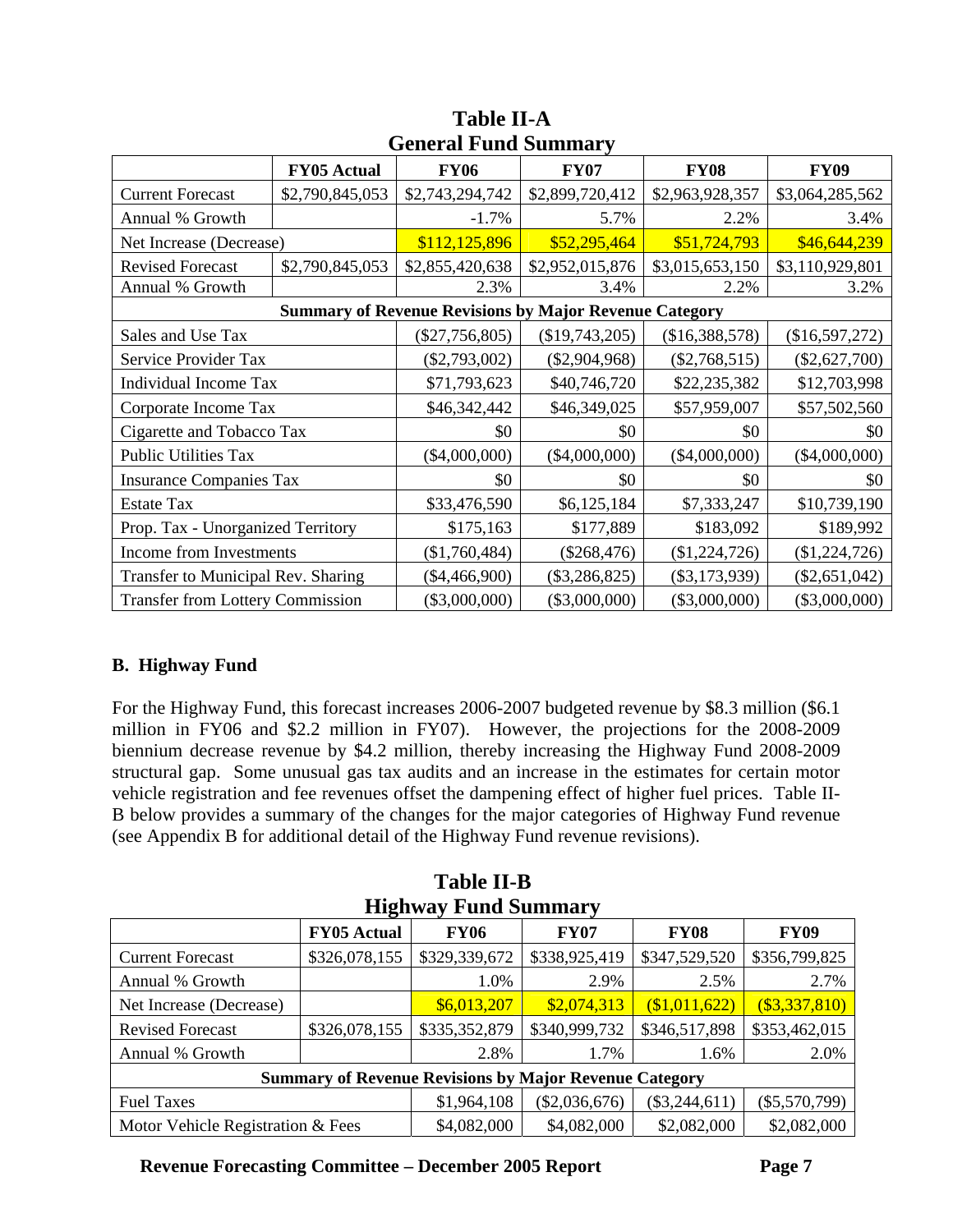| Income from Investments | ¢12 500<br>949.J <i>LL</i> | \$243,522  | \$243,522    | \$243,522 |
|-------------------------|----------------------------|------------|--------------|-----------|
| <b>Other Revenues</b>   | $(\$76,423)$               | (S214, 53) | $(\$92,533)$ | \$92,533) |

#### **C. Fund for a Healthy Maine (FHM)**

The Fund for a Healthy Maine (FHM) was revised downward for the 2006-2007 biennium, based on an assumed delay in the receipt of tobacco settlement payments pending the outcome of "significant factor proceedings" under the Master Settlement Agreement. The FHM is also adversely affected by the delay of assumed start-up of the permanent slot machine facility in Bangor. The net result for the 2006-2007 biennium revenue forecast for the Fund for a Healthy Maine is a downward revision of \$20.4 million (\$5.4 million in FY06 and \$15.0 million in FY07). The projections for the 2008-2009 biennium are revised upward and assume that the State will prevail in the significant factor proceedings. Growth is also expected in the 2008-2009 biennium in tobacco settlement payments from the addition of the 10 annual "Strategic Contributions Payments" that begin in FY08.

| <b>Fund for a Healthy Maine Summary</b>                       |                    |                  |                 |                 |              |  |  |
|---------------------------------------------------------------|--------------------|------------------|-----------------|-----------------|--------------|--|--|
|                                                               | <b>FY05 Actual</b> | <b>FY06</b>      | <b>FY07</b>     | <b>FY08</b>     | <b>FY09</b>  |  |  |
| <b>Current Forecast</b>                                       | \$49,124,793       | \$48,784,525     | \$59,424,155    | \$72,014,299    | \$73,141,825 |  |  |
| Annual % Growth                                               |                    | $-0.7%$          | 21.8%           | 21.2%           | 1.6%         |  |  |
| Net Increase (Decrease)                                       |                    | $($ \$5,430,903) | (\$15,014,476)  | \$4,490,415     | \$5,292,483  |  |  |
| <b>Revised Forecast</b>                                       | \$49,124,793       | \$43,353,622     | \$44,409,679    | \$76,504,714    | \$78,434,308 |  |  |
| Annual % Growth                                               |                    | $-11.7%$         | 2.4%            | 72.3%           | 2.5%         |  |  |
| <b>Summary of Revenue Revisions by Major Revenue Category</b> |                    |                  |                 |                 |              |  |  |
| <b>Base Payments</b>                                          | $(\$7,086,863)$    | $(\$7,720,092)$  | \$9,943,662     | \$9,850,203     |              |  |  |
| Racino Revenue                                                | \$1,675,960        | $(\$7,274,384)$  | $(\$5,453,247)$ | $(\$4,557,720)$ |              |  |  |
| Income from Investments                                       |                    | $(\$20,000)$     | $(\$20,000)$    | \$0             | \$0          |  |  |

**Table II-C Fund for a Healthy Maine Summary** 

# **D. MaineCare Dedicated Revenue Taxes**

In aggregate, the forecast for MaineCare dedicated revenue taxes was revised upward for the forecast period. This revision was driven primarily by an upward adjustment in nursing facility tax revenue based on actual FY05 revenue and FY06 collections to date. The revised forecast also assumes upward adjustments in residential treatment facility tax revenue and in the dedicated revenue portion of the service provider tax (i.e., that portion of the tax applied to private non-medical institution (PNMI), community support, day habilitation, personal support and residential training services). The positive aggregate adjustment in the MaineCare tax forecast is offset slightly by a downward revision in hospital tax revenue based on actual experience.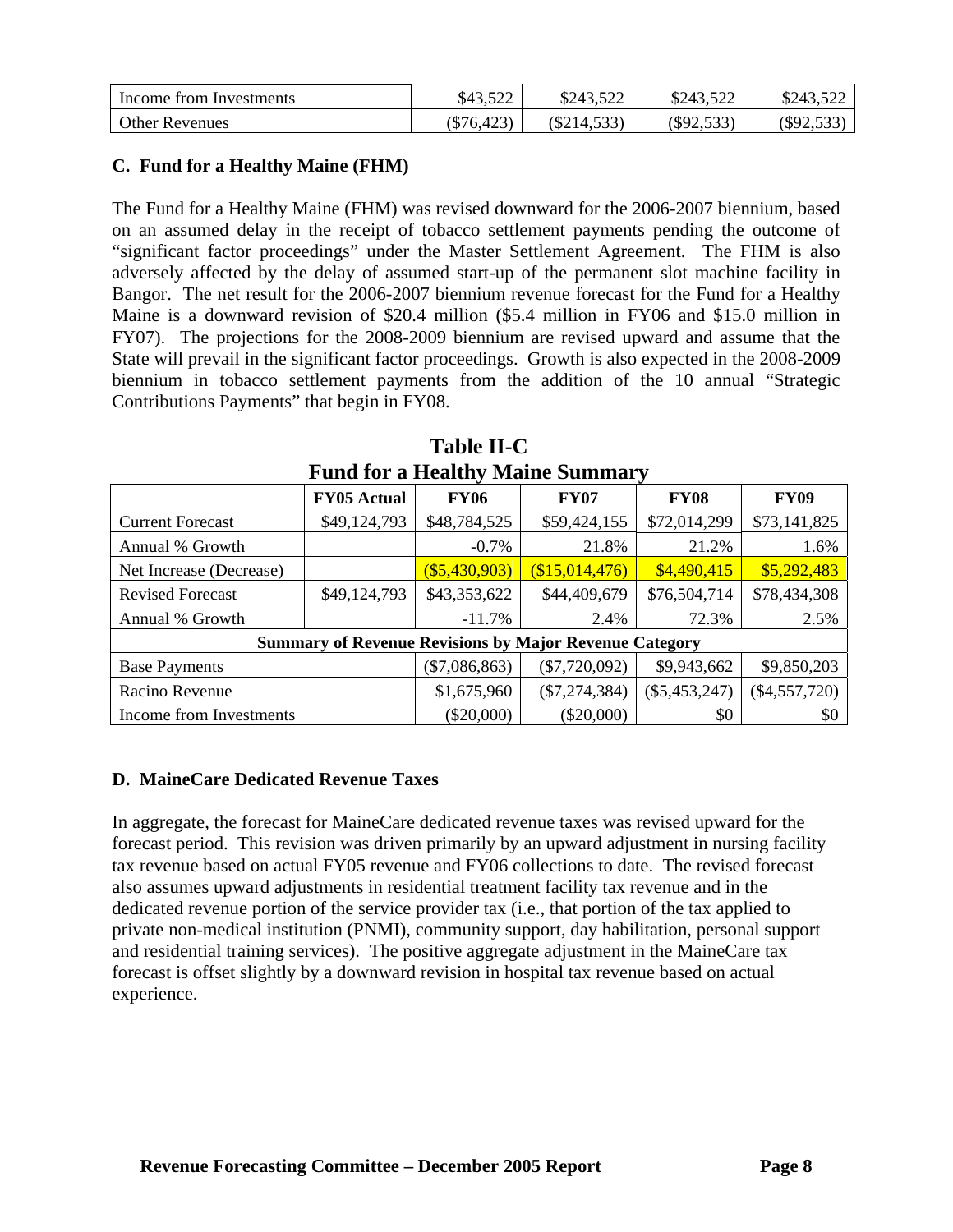| итепения мание саге в сакакса тестине талея ванниц |                              |               |                                                               |               |               |  |  |
|----------------------------------------------------|------------------------------|---------------|---------------------------------------------------------------|---------------|---------------|--|--|
|                                                    | <b>FY05</b><br><b>Actual</b> | <b>FY06</b>   | <b>FY07</b>                                                   | <b>FY08</b>   | <b>FY09</b>   |  |  |
| <b>Current Forecast</b>                            | \$95,537,301                 | \$114,168,542 | \$117,015,487                                                 | \$118,542,747 | \$120,108,188 |  |  |
| Annual % Growth                                    |                              | 19.5%         | 2.5%                                                          | 1.3%          | 1.3%          |  |  |
| Net Increase (Decrease)                            |                              | \$2,530,547   | \$3,127,415                                                   | \$2,929,495   | \$2,726,627   |  |  |
| <b>Revised Forecast</b>                            | \$95,537,301                 | \$116,699,089 | \$120,142,902                                                 | \$121,472,242 | \$122,834,815 |  |  |
| Annual % Growth                                    |                              | 22.2%         | 3.0%                                                          | 1.1%          | 1.1%          |  |  |
|                                                    |                              |               | <b>Summary of Revenue Revisions by Major Revenue Category</b> |               |               |  |  |
| Nursing Facility Tax                               |                              | \$2,025,876   | \$2,076,523                                                   | \$2,128,436   | \$2,181,647   |  |  |
| <b>Residential Treatment Facilities Tax</b>        | \$535,816                    | \$549,211     | \$562,942                                                     | \$577,015     |               |  |  |
| <b>Hospital Tax</b>                                | $(\$623,782)$                | $(\$105,771)$ | (\$105,771)                                                   | $(\$105,771)$ |               |  |  |
| Service Provider Tax (PNMIs)                       |                              | \$592,637     | \$607,452                                                     | \$343,889     | \$73,736      |  |  |

**Table II-D Medicaid/MaineCare Dedicated Revenue Taxes Summary** 

#### **III. CONCLUSIONS**

Armed with the new models and a better understanding of the causes of the FY05 revenue variances and cleared of the economic fog that surrounded the outcome of the BRAC recommendations, the RFC now projects general improvement in the revenue forecast. The only exception in the short-term is the Fund for a Healthy Maine. Tobacco Settlement Payments (TSP's) are subject to significant factor proceedings, which are assumed to delay a substantial portion of the TSP's reduction until after the 2006-2007 biennium. The Highway Fund revenue forecast calls for a reduction in the 2008-2009 biennium primarily the effect of the new models and oil prices.

Although the RFC forecast for the General Fund projects significant improvement over the previous forecast, the RFC remains cautious about the unpredictable nature of income from net capital gains. The significant lag in historical data (Federal tax data is often not finalized until a year or more after the close of a tax year) creates great uncertainty. The RFC is assuming that the positive unexplained variance in April individual income tax was related to a 60% increase in net capital gains income in tax year 2004. We will not be able to verify that until late fall of 2006 when all income tax filing extensions have run their course. In Maine, the decisions of a relatively small number of taxpayers can substantially affect individual income tax revenue. The percentage of income tax liability of this higher income group has been increasing in recent years and as a result can create significant volatility in the individual income tax. In addition to the volatility related to capital gains, the very uncertain global economic and geo-political environment adds the potential for significant "shocks" to the forecast that could significantly affect revenue.

The RFC will be closely monitoring the economic situation and the final estimated income tax payments due January  $15<sup>th</sup>$  to determine if the RFC's key assumptions about capital gains growth are consistent with taxpayer expectations in these final payments. While these estimate payments will provide some guidance as to the accuracy of the capital gains forecast, there is still

**Revenue Forecasting Committee – December 2005 Report Page 9**